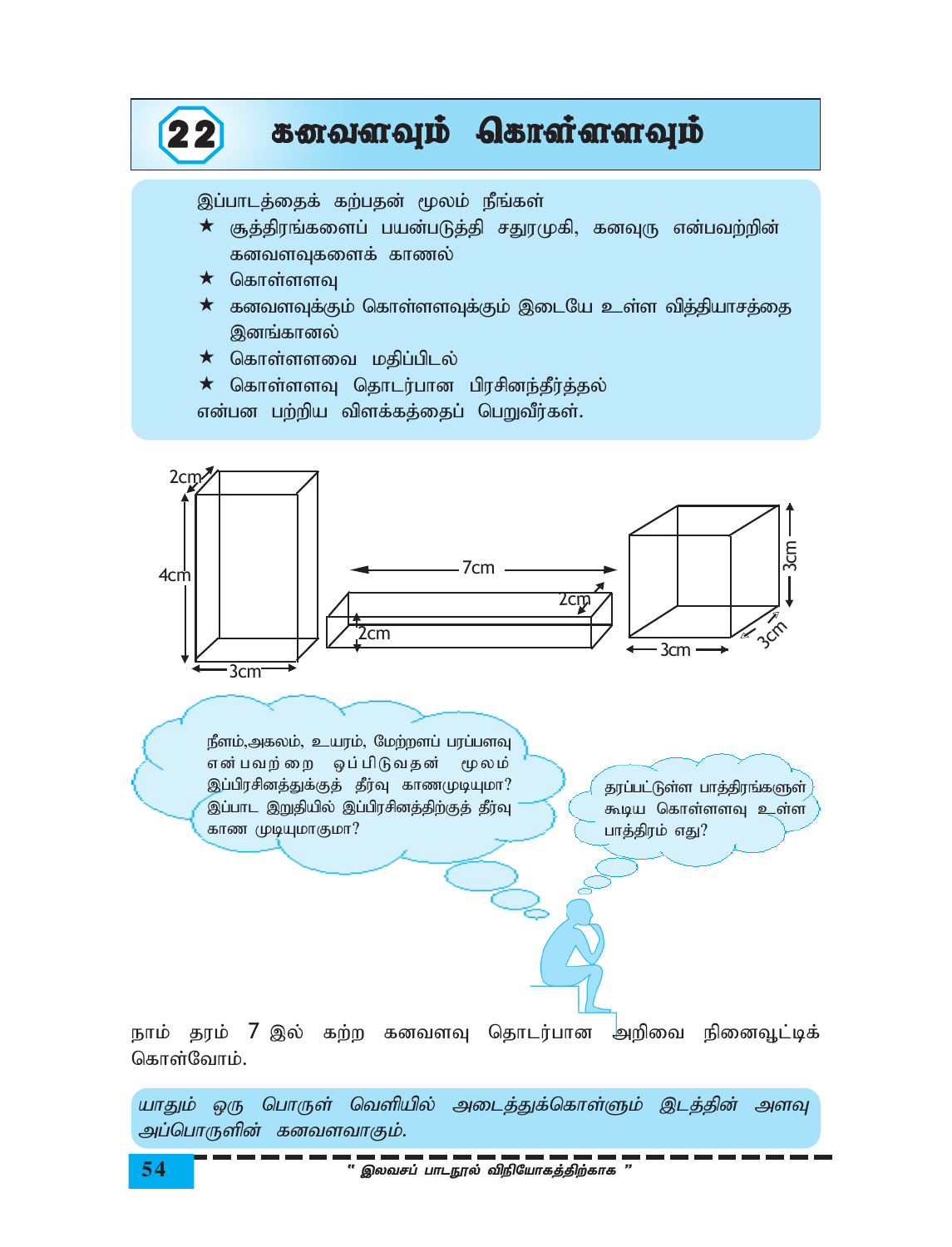

நீளம், அகலம், உயரம் என்பன 1 cm ஆகவுள்ள சதுரமுகியின் கனவளவு 1  $\textsf{cm}^3$  எனக் கொள்ளப்படும்.

|  |  |  |  | 22.1 சதுரமுகி, கனவுரு என்பவற்றின் கனவளவைக் காண்க |  |  |
|--|--|--|--|--------------------------------------------------|--|--|
|--|--|--|--|--------------------------------------------------|--|--|



1  $\text{cm}^3$  கனவளவுள்ள சதுரமுகி வடிவான ஒரு கட்டையைக் கொண்டு கனவுருக்களின் கனவளவைக் காண்போம்.

நீளம் 4 cm, அகலம் 3 cm, உயரம் 2 cm ஆகவுள்ள கனவுருவின்  $\star$ கனவளவைக் காண்போம்.





| நீளப்பாட்டிற்கு வைக்கக்கூடிய |       |
|------------------------------|-------|
| கட்டைகளின் எண்ணிக்கை         | $= 4$ |
| அகலப்பாட்டுக்கு வைக்கக்கூடிய |       |
| கட்டைகளின் எண்ணிக்கை         | $=$ 3 |

அடியில் ஒரு தட்டில் வைக்கக்கூடிய கட்டைகளின் எண்ணிக்கை  $= 4 \times 3$  $= 12$ 

பாத்திரத்தினுள் இவ்வாறான இரண்டு தட்டுகள் வைக்கலாம்.

கனவுரு வடிவான இப்பாத்திரத்தில் வைக்கக்கூடிய  $= 4 \times 3 \times 2$ சிறுகட்டைகளின் எண்ணிக்கை  $= 24$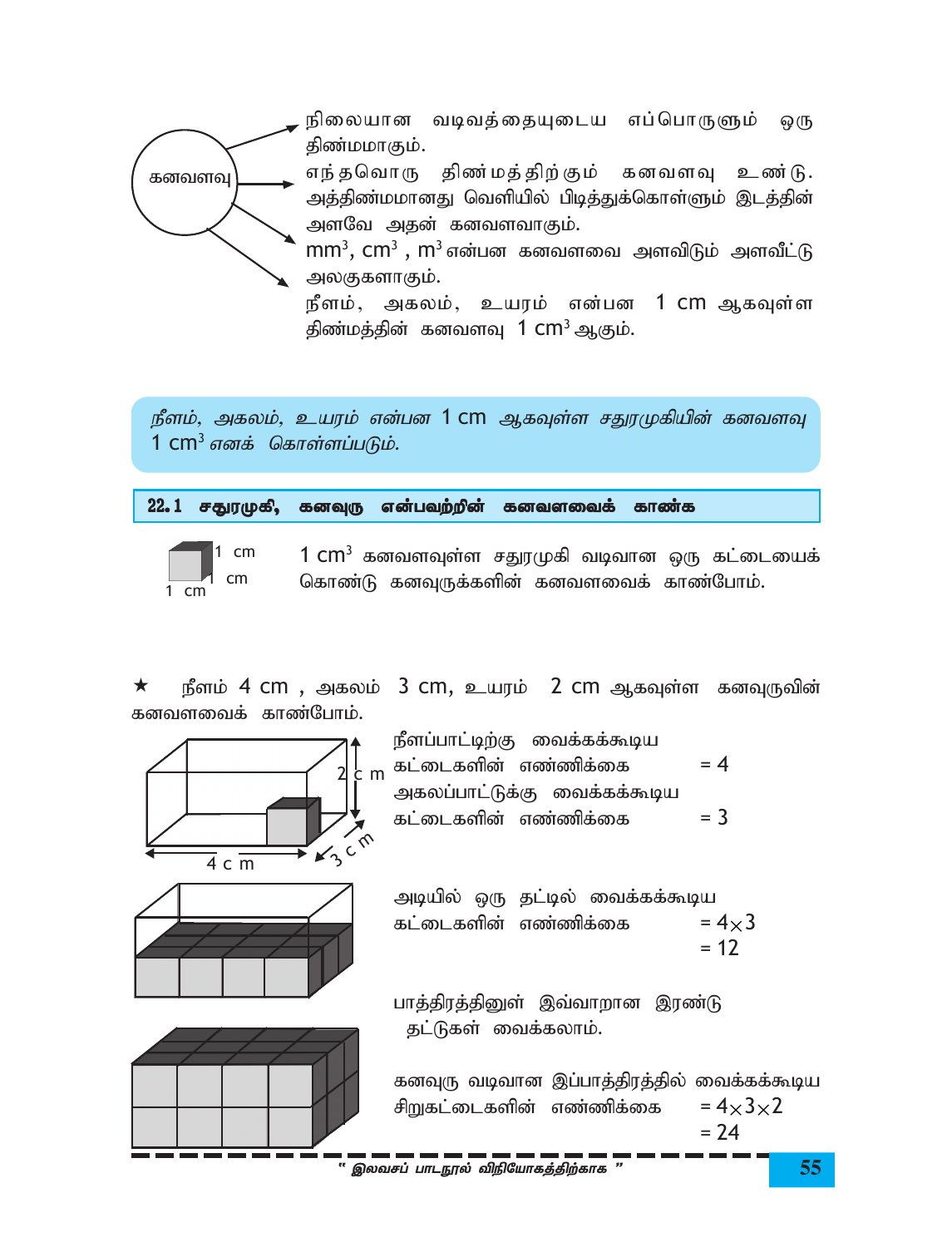இப் பாத்திரத்தின் கனவளவு  $1\,\mathrm{cm}^3$  கனவளவுள்ள 24 கட்டைகளின் கனவளவிற்குச் சமனாகும்.

 $\therefore$  கனவுரு வடிவான பாத்திரத்தின் கனவளவு  $=$  24  $\, \mathrm{cm}^3$ 

 $\,\star\,$  5 cm நீளமும்  $\,$  4 cm அகலமும்  $\,$  3 cm உயரமுமுடைய கனவுருவடிவப் பாத்திரத்தை கவனிப்போம்.



இப்பாத்திரத்தில் கனவளவு 1  $cm^3$ கனவளவுள்ள சிறுகட்டைகள் 60 இன் கனவளவுக்குச் சமனாகும்.

 $\therefore$  கனவுரு வடிவான பாத்திரத்தின் கனவளவு =  $60$   $\text{cm}^3$ 

- $\star$  இவ்விரு வகைகுறித்தல்களின் அடிப்படையில் கனவுருவின் கனவளவு  $\mathbf{g}$ ளம்  $\times$  அகலம்  $\times$  உயரம் என்பதால் பெறலாம்.
- $\star$  ( நீளம்  $\times$  அகலம் ) என்பதால் கனவுருவின் அடியின் பரப்பளவு பெறப்படும் இதன்படி கனவுருவின் கனவளவானது **அடியின் பரப்பளவு**  $\times$  **உயரம்** என்பதால் பெறப்படும்.

 $\n *g*$ ீளம்  $\alpha$  அலகாகவும் அகலம்  $\beta$  அலகாகவும் உயரம்  $\mathcal C$  அலகாகவும் உள்ள கனவுருவின் கனவளவு V ஆயின்  $V = a \times b \times c$  ( கனஅலகு) ஆகும்.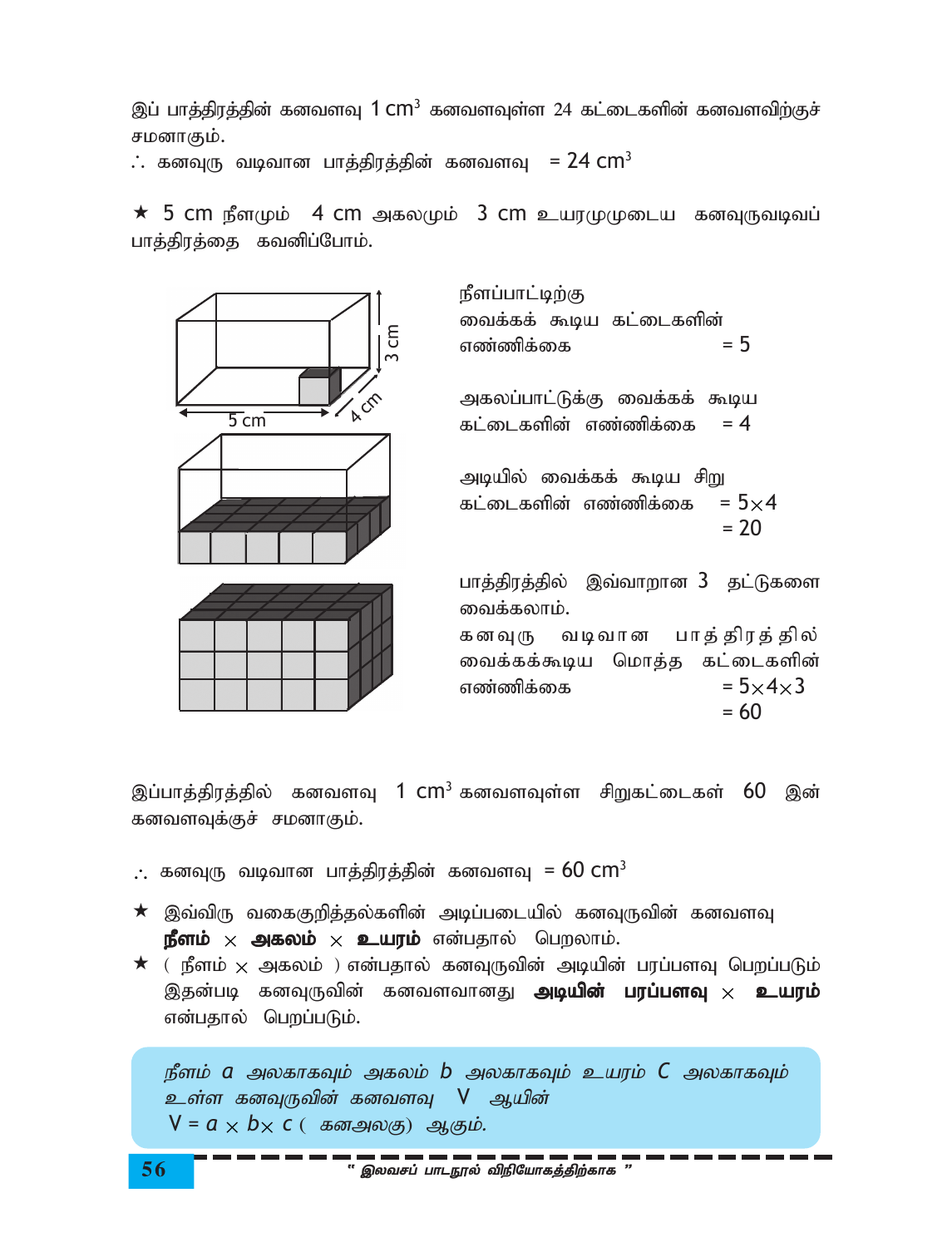# $22.2$  சதுரமுகியின் கனவளவு

கனவுருவின் கனவளவுக்காகப் பெற்ற இத் தொடர்பைப் பயன்படுத்தி சதுரமுகியின் கனவளவுக்கான தொடர்பைப் பெறலாம். சதுரமுகியின் நீளம், அகலம், உயரம் என்பன சமனாகையால்

```
விளிம்பொன்றின் நீளம் a அலகாகவுள்ள சதுரமுகியின்
கனவளவு V ஆயின் V = a × a × a ஆகும்.
அதாவது V = a^3 (கன அலகு)
```
### $L^2$

 $1.$  சதுரமுகிகள், கனவுருக்கள் சிலவற்றின் விபரங்கள் இவ்வட்டவணையில் காட்டப்பட்டுள்ளன. இவ்வட்டவணயைப் பயிற்சிக் கொப்பியில் பிரதிசெய்து வெற்றிடங்களுக்குப் பொருத்தமான பெறுமானங்களை இடுக.

|                          | நீளம்                  | அகலம்                            | உயரம்                          | கனவளவு             |
|--------------------------|------------------------|----------------------------------|--------------------------------|--------------------|
| a<br>b<br>$\overline{C}$ | 10 cm<br>5 cm<br>10 cm | 4 cm<br>5 cm<br>$3.5 \text{ cm}$ | $2 \text{ cm}$<br>5 cm<br>8 cm |                    |
| d                        | $7\frac{1}{2}$ m       | 4 <sub>m</sub>                   | $2\frac{1}{2}$ m               |                    |
| e                        | 0.7 <sub>m</sub>       | 15 cm                            | 1<br>$\frac{1}{2}$ m           | $---cm3$           |
| f                        |                        | 10 cm                            | 5 cm                           | $600 \text{ cm}^3$ |
| g                        | 5 cm                   |                                  | $2.5 \text{ cm}$               | $50 \text{ cm}^3$  |
| h                        | 5.2 <sub>m</sub>       | 3.5 <sub>m</sub>                 |                                | $182 \text{ m}^3$  |

- 2. (i) ஒரு முகத்தின் சுற்றளவு 40 cm ஆகவுள்ள ஒரு சதுரமுகியின் நீளம், கனவளவு என்பவற்றைக் காண்க.
	- (ii) அடியின் பரப்பளவு 3.25 m<sup>2</sup> ஆகவுள்ள கனவுரு ஒன்றின் உயரம் 4 m ஆகும். கனவளவைக் காண்க.
	- (iii) ஒரு முகத்தின் பரப்பளவு 64 cm<sup>2</sup> ஆகவுள்ள சதுரமுகி ஒன்றின் ஒரு பக்க நீளம், கனவளவு என்பவற்றைக் காண்க.
	- (iv) அடிப்பரப்பளவு 12 cm $^2$ ஆகவுள்ள ஒரு கனவுருவின் கனவளவு  $55.2$ cm $^3$ ஆகும். உயரத்தைக் காண்க.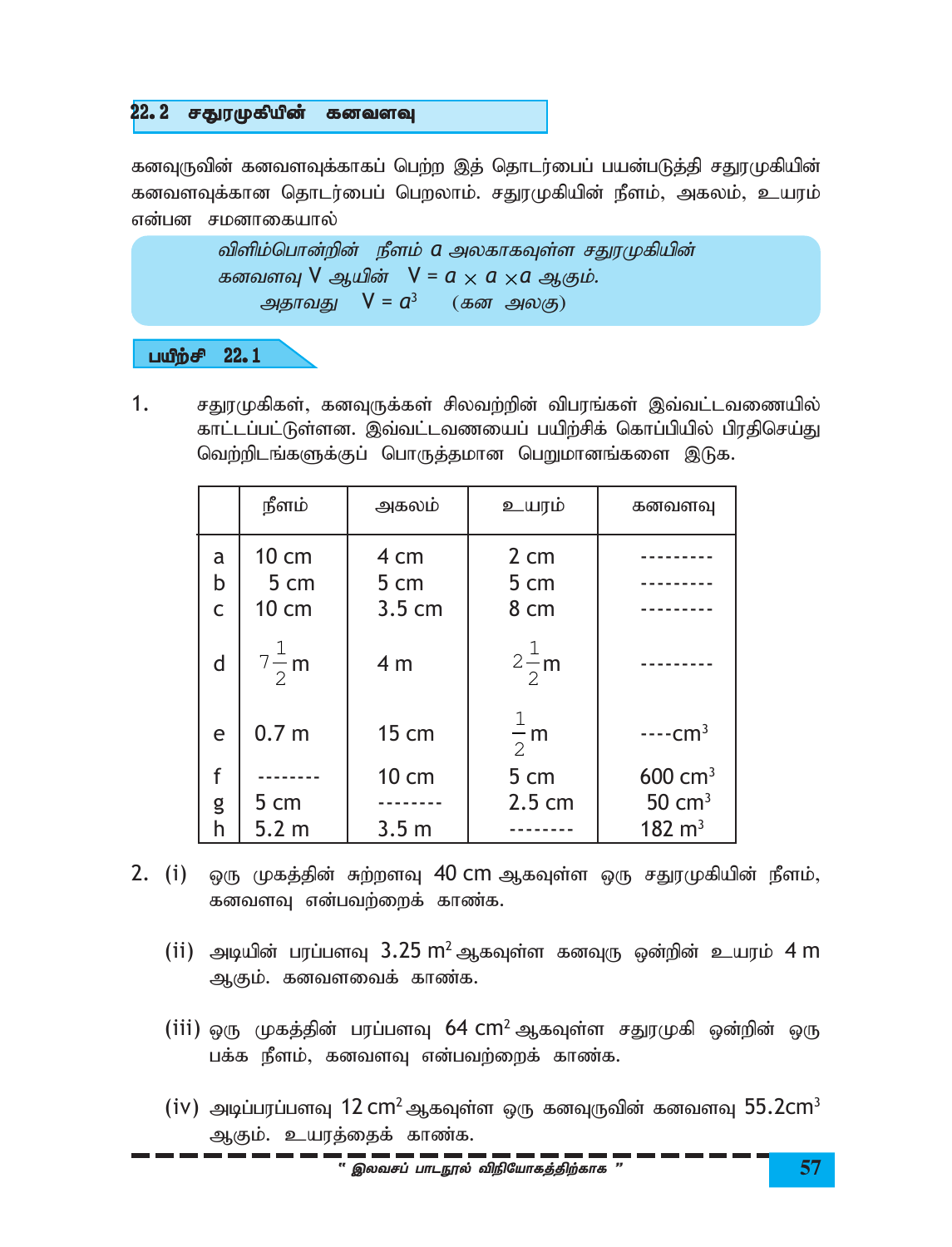- (V) ஒரு பக்க நீளம்  $\,$  10 cm ஆகவுள்ள சதுரமுகி ஒன்றின் கனவளவுக்குச் சமனான கனவுரு ஒன்றை அமைக்க வேண்டியுள்ளது. அதற்குப் பொருத்தமான நீள, அகல, உயர அளவுத் தொகுதிகள் மூன்று துருக.
- (Vi) உருவில் மூடியுடன் கூடிய பெட்டியொன்று கரப்பட்டுள்ளகு. அதனுள்ளே சம அளவான சதுரமுகி வடிவிலான சிறு பெட்டிகள் அடுக்கப்படவுள்ளன.



- வைக்கக்கூடிய மிகப் பெரிய சதுரமுகி வடிவப் பெட்டியின்  $(a)$ ஒரு பக்க நீளம் யாது?
- $(b)$ அச்சதுரமுகியின் கனவளவு யாது?
- $(C)$ இக்கனவுருவில் வைக்கக்கூடிய அவ்வாறான பெட்டிகளின் எண்ணிக்கை யாது?
- $(d)$ கனவுருவின் கனவளவைச் சதுரமுகியின் கனவளவால் வகுத்து விடை பெற முடியாமைக்குக் காரணம் யாது? ஆசிரியருடன் கலந்துரையாடுக.

முக்கியமான பேறு

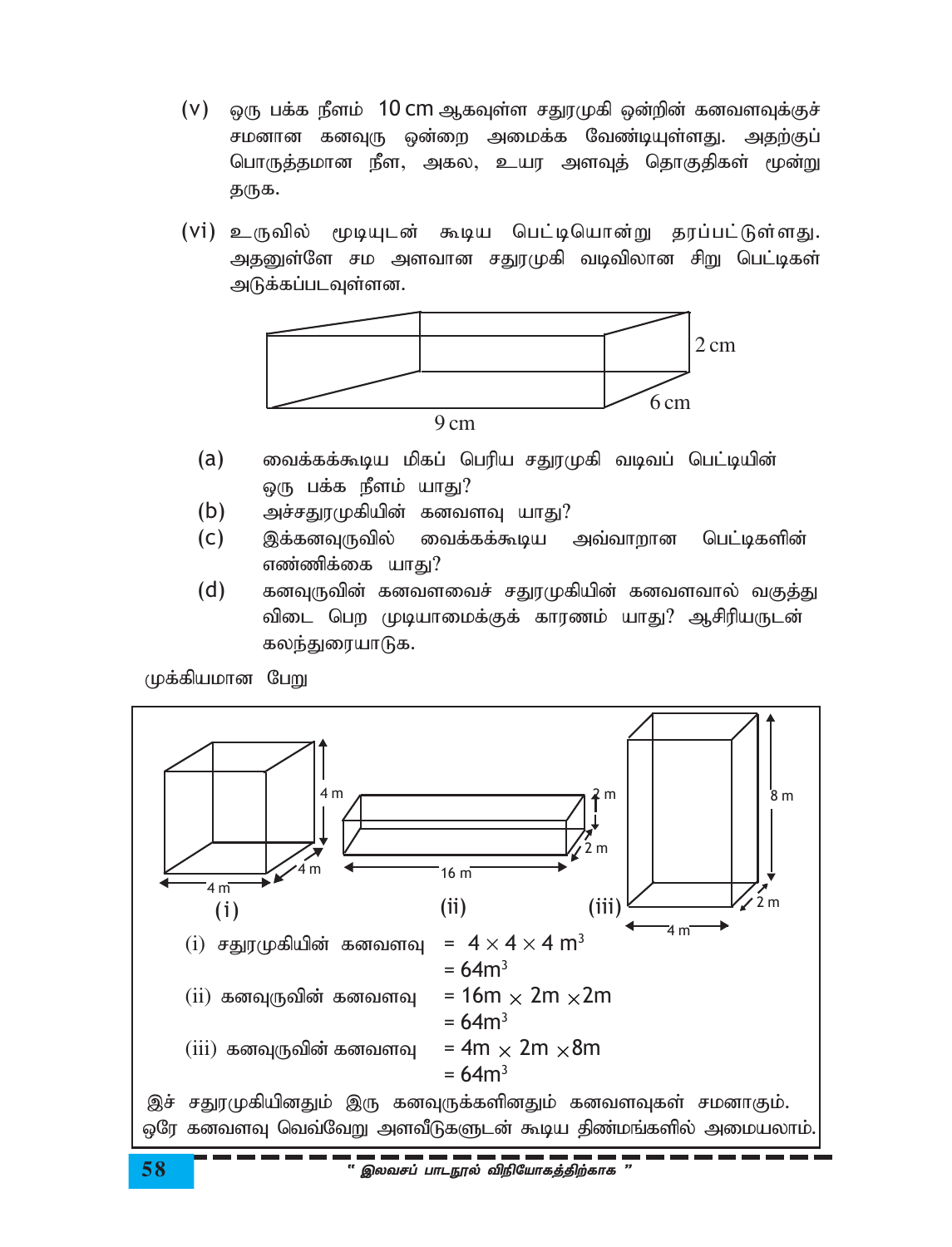அதாவது பல்வேறு அளவுகளுடன் கூடிய திண்மங்கள் பல்வேறு வடிவங்களில் உள்ள திண்மங்கள் ஒரே கனவளவைக் கொண்டிருக்கலாம்.

" போத்தல்", "இலீற்றர்" ...........

" போத்தல்" என்பது கடந்த காலத்தில் திரவ அளவீட்டுக்குப் பயன்படுத்திய ஓர் அலகாகும். தற்காலத்திலும் சில வேளைகளில் அளவீட்டிற்காக போத்தல் அலகு பயன்படுத்தப்படும்.

ஒரு " போத்தல்" என்பது 750 ml ஆகும்.

(ஒரு இலீற்றர் என்பது 1000 ml ஆகும். அதாவது போத்தல் என்பது ஒரு இலீற்றரிலும் குறைவான ஒரு அளவாகும்)

# $22.3$  தொள்ளளவு



உருவில் ஒரே வகையான பானப் போத்தல்கள் மூன்று தரப்பட்டுள்ளன. <u>ஒவ்வொரு போத்தலிலும் 300 ml எனக்</u> குறிக்கப்பட்டுள்ளன.மூன்று போத்தல்களிலும் உள்ள பானத்தின் மட்டம் சமனாக இல்லை.

இப்போத்தல்களில்  $300$  ml எனக் குறிப்பிடப்பட்டுள்ளது. இது அவற்றில் இடக்கூடிய அதிகூடிய திரவத்தின் அளவாகும். அது இப்போத்தல்களின் கொள்ளளவு எனப்படும். பல காரணிகளால் அனேகமாக அதில் அடங்கியுள்ள திரவத்தின் அளவு வித்தியாசப்படலாம். கொள்ளளவு எப்போதும் சமனாகவே இருக்கும்.

யாதும் ஒரு பாத்திரத்தை முழுமையாக நிரப்பத் தேவையான திரவத்தின் அளவு அப்பாத்திரத்தின் **கொள்ளளவு** எனப்படும்.

## $22.4$  திரவ அளவை அளவிடல்

 $\star$  திரவத்தின் கனவளவு அத்திரவம் அடங்கியுள்ள பாத்திரத்தின் கொள்ளவைப் பயன்படுத்திக் காட்டப்படும்.

உருவில் காட்டப்பட்டுள்ள சதுரமுகி வடிவிலான பெட்டியின் கனவளவு



 $= 1$  cm  $\times$  1 cm  $\times$ 1 cm  $= 1$  cm<sup>3</sup>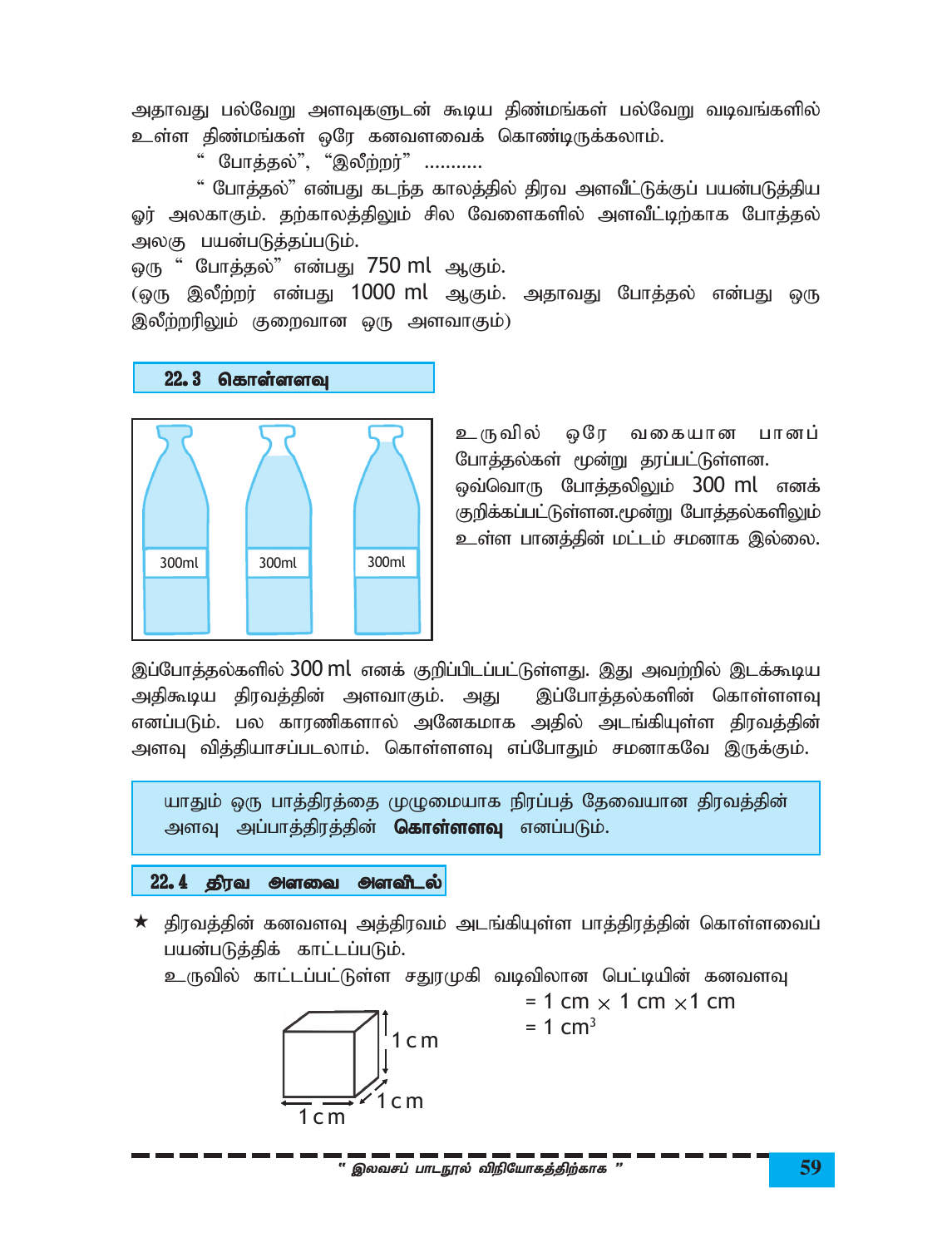இச் சதுரமுகி வடிவிலான பாத்திரத்தை முழுமையாக நிரப்பத் தேவையான திரவத்தின் கனவளவு 1 ml எனக் கொள்ளப்படும்.

அதன்படி

1 cm<sup>3</sup> = 1 ml

பெரிய அளவுகளை ml களில் கூறுவது கடினமாதலால் அதற்கு வேறு அலகு தேவையாகும்.

$$
1000 \text{ cm}^3 = 1 \text{ l}
$$

எனக் கொள்ளப்படும்.

திரவக் கனவளவுகள்  $ml$  ,  $l$  என்பவற்றால் அளவிடப்படும். எனவே திரவங்களைக் கொண்டுள்ள பாத்திரங்களில் அதன் கொள்ளளவு ml, l அளவுகளில் குறிப்பிடப்பட்டிருக்கும்.

| 22.5 கனவளவு அலகுக்கும் கொள்ளளவு அலகுக்கும் இடையேயான |  |  |
|-----------------------------------------------------|--|--|
| தொடர்பு.                                            |  |  |

$$
1 \text{ cm}^3 = 1 \text{ ml}
$$

$$
1000 \, \text{cm}^3 = 1000 \, \text{ml} = 1 \, \text{l}
$$

$$
\frac{1000 \text{ cm}^3 = 1 \text{ l}}{1000 \text{ ml} = 1 \text{ l}}
$$

கனமீற்றர், இலீற்றர் என்பவற்றிற்கிடையேயான தொடர்பை அவதானிப்போம்.  $1 m^3$  = 1m  $\times$  1m  $\times$  1m  $= 100 \, \text{cm} \times 100 \, \text{cm} \times 100 \, \text{cm}$ 

$$
= 1000 \text{ cm}^3
$$
  
= 1 000 000 cm<sup>3</sup>  
= 1 000 × 1 000 cm<sup>3</sup> {1 000 cm<sup>3</sup> = 1 {}  
= 1 000 × 11  
= 1 000 1  

$$
1 m3 = 10001
$$

இதன்படி ஒரு கன மீற்றர் = 1000 இலீற்றர் ஆகும்.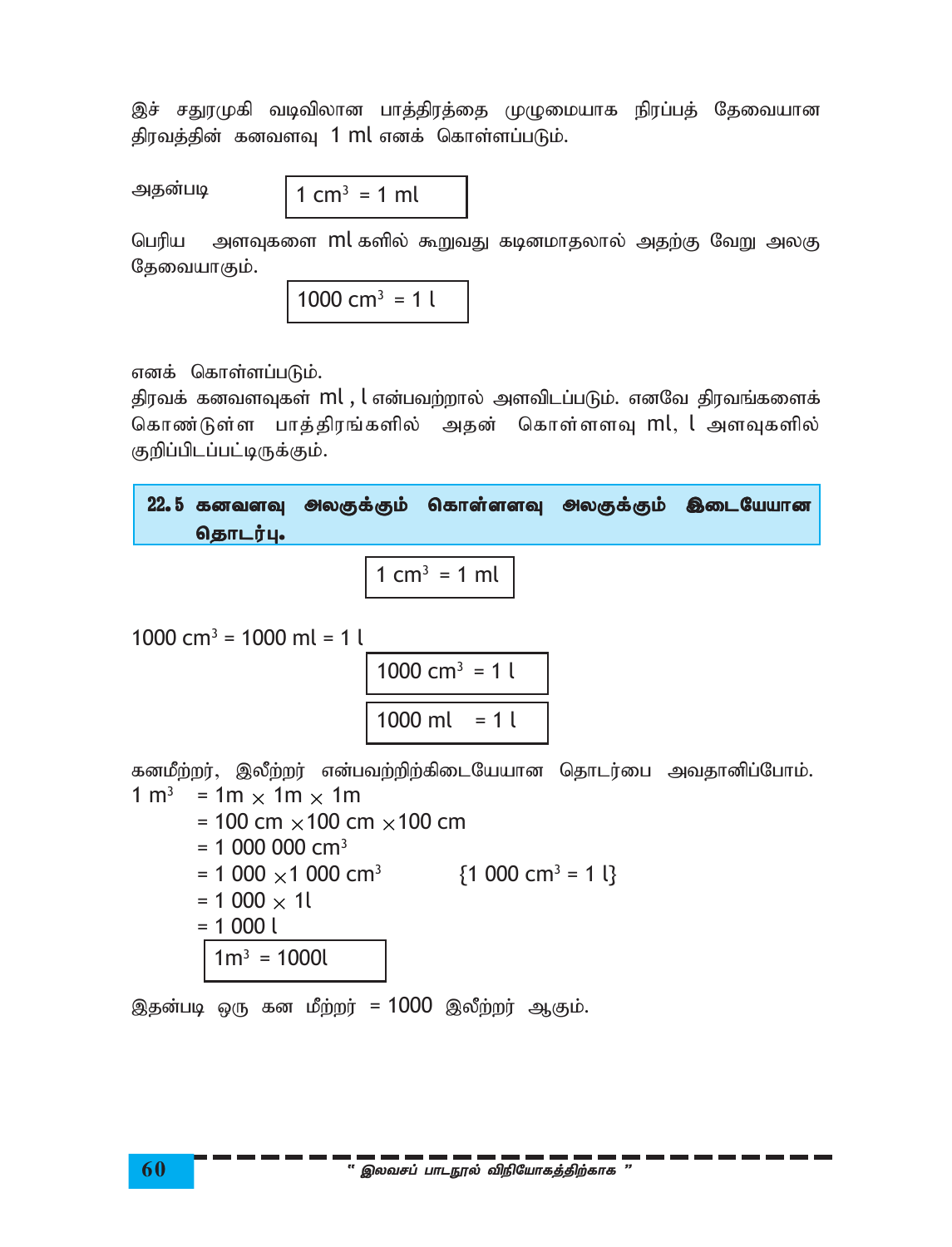#### 22.6 கொள்ளளவை மதிப்பிடல்

பல்வேறு பாத்திரங்களில் நிரப்பக்கூடிய அதிகூடிய திரவ அளவு பற்றி (கொள்ளளவு) ஒரு பொதுவான அறிவு பெற்றிருப்பது மிகவும் பயனுள்ளதாகும்.

### $6$ சயற்பாடு  $22.1$

பல்வேறு பாக்கிரங்களில் நிரப்பக் கூடிய கிரவங்களின் அளவுகளை மகிப்பிடுக. அளவீடு குறிக்கப்பட்ட பாத்திரத்தைப் பயன்படுத்தி அப்பாத்திரங்களின் கனவளவுகளை அளந்து கொள்க. மதிப்பீட்டு பெறுமானத்தையும் உண்மைப் பெறுமானத்தையும் ஒப்பிடுக.

### $L^2$

- 1. மிகவும் பொருத்தமான அளவுக்குரிய அளவீட்டைக் குறிப்பிடுக.
	- (i) ஒரு மேசைக் கரண்டியை நிரப்பக் கேவையான திரவக்கின் அளவு (a) 2 ml (b) 10 ml (c) 20 ml
	- (ii) ஒரு தேனீர்க்கரண்டியை நிரப்பத் தேவையான திரவத்தின் அளவு (a) 5 ml (b) 2 ml (c) 10 ml
	- (iii) ஒரு பானம் அருந்தும் குவளையில் ஊற்றக்கூடிய திரவத்தின் அதிகூடிய அளவு யாது?
		- (a) 200 ml (b) 20 ml (c) 100 ml
	- (iv) ஒரு மோட்டார் சைக்கிளின் எரிபொருள் தாங்கியில் நிரப்பக்கூடிய எரிபொருளின் அளவு (a)  $25 l$  (b)  $10 l$  (c)  $3 ml$
	- $(V)$  வீட்டுப் பாவனைக்குப் பயன்படும் நீர்த்தாங்கியில் நிரப்பக்கூடிய நீரின் அளவு யாது? (a) 1500 l (b) 180 l (c) 7000 ml
- 2. l, ml என்பவற்றிற்கிடையேயான மாற்றங்கள் தொடர்பாக பின்வரும் அட்டவணையிலுள்ள வெற்றிடங்களை நிரப்புக.

|                                                     | $\text{cm}^3$              | ml                 |                                                | ml              |
|-----------------------------------------------------|----------------------------|--------------------|------------------------------------------------|-----------------|
| உ- ம்<br>உ- ம்<br>ij<br>iii<br>iv<br>V<br>vi<br>vii | 1500<br>75<br>375<br>12250 | 1500<br>75<br>1050 | 1.5<br>0.075<br>3.25<br>$1^{\frac{1}{2}}$<br>4 | 500<br>75<br>-5 |
| vii:                                                |                            |                    |                                                | 25<br>15        |

 $^{\prime\prime}$  இலவசப் பாடநூல் விநியோகத்திற்காக "  $\rm{61}$